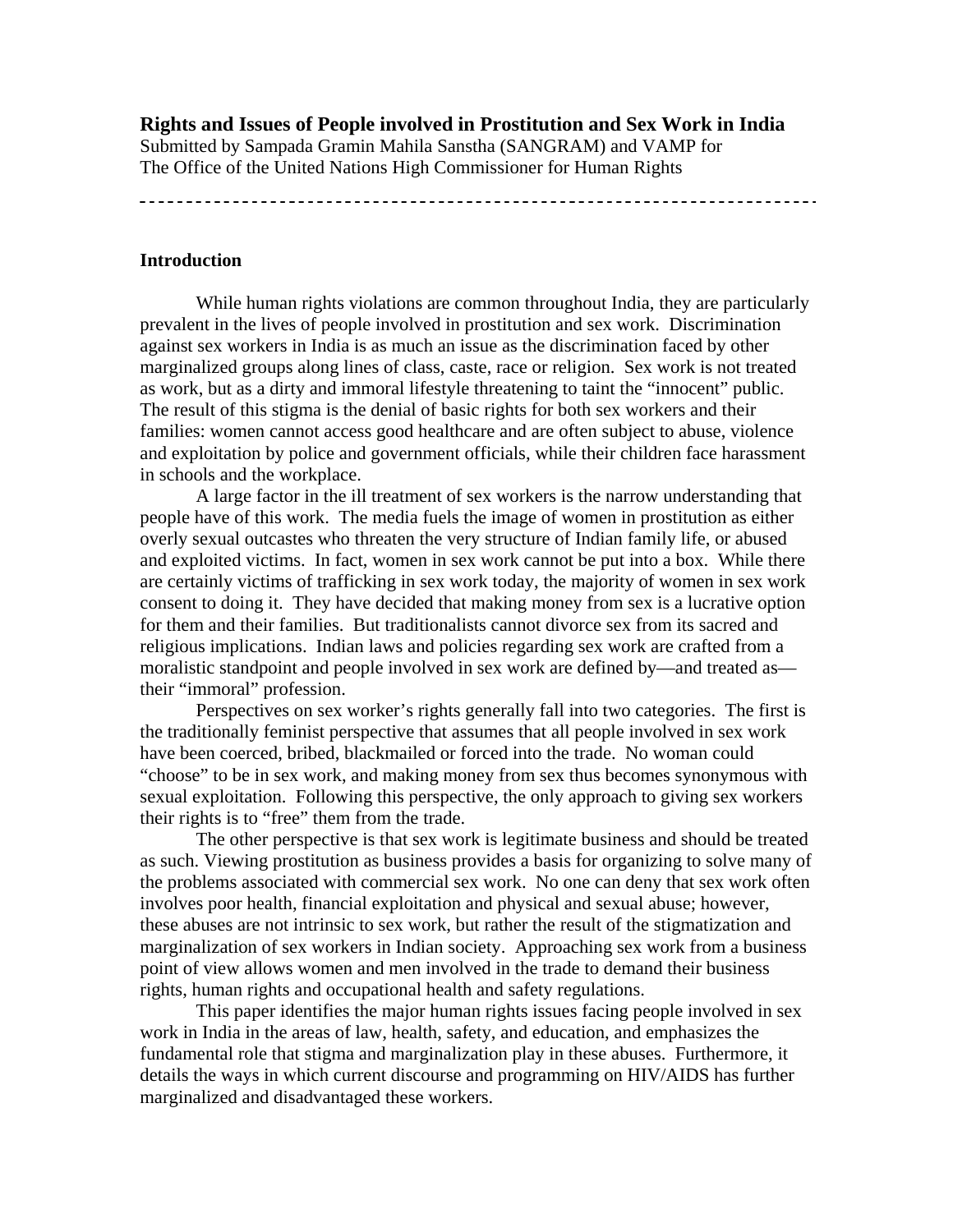Indian law has failed to protect the rights and safety of people in prostitution and sex work. Not only does it take a moralistic approach, but it is also ambiguous, leaving sex workers vulnerable to abuses by police, government officials and petty criminals.

 The main law dealing with people in sex work is the Immoral Trafficking (Prevention) Act (ITPA) of 1986 which seeks to prevent trafficking of persons in India and prohibits most outward manifestations of sex work, including brothel operating and public solicitation. It also allows for eviction of sex workers from their residences in the name of "public interest."

 While the stated purpose of the ITPA is to protect sex workers, it is more often than not used against them. The act does not specifically prohibit prostitution, but law enforcement officials have continuously used it to harass sex workers. The prohibition against "public solicitation" is particularly ambiguous. Police officers have been known to accuse workers of solicitation, and then demand bribes or free sex. Shabana, a sex worker in Karnataka who works with the sex workers' collective VAMP, reports,

 At night, the police would come to us and have sex without condoms. They would force us to have sex with them, and then go off in the morning. Then in the morning some other police constable would come and say, "Shabana, there is a case against you. Come to court with us. They would accuse us of things that we had never done. "You were standing on the road, your breast were not covered with you *pallu*, you were flirting with men on the streets. That's why there is a case against you."

As long as the law gives ultimate authority to prejudiced and corrupt police officials and government authorities, stories such as this one are inevitable.

# **"Rescue and Restore"**

 $\overline{a}$ 

One strategy that has been used by international anti-trafficking groups and Indian law enforcement officials has been "rescue and restore" missions. These programs which seek to "rescue" trafficked and underage sex workers are sometimes successful, but always at the expense of the sex worker community.

The provisions dealing with raid and rescue make no distinction between adults and minors. The ITPA has offences like detaining a person "with or without his consent" in premises where prostitution is carried on, or taking a person, "with or without his consent" for the purpose of prostitution. Consent or lack of consent of an adult is the crucial factor in offences like abduction or illegal confinement which determines whether an act is to be dubbed criminal.

The methodology of "raid and rescue" appears to have neither worked nor been effective,

# **Law**

<sup>&</sup>lt;sup>1</sup> From "People's Panchayat on Resisting Stigma and Discrimination."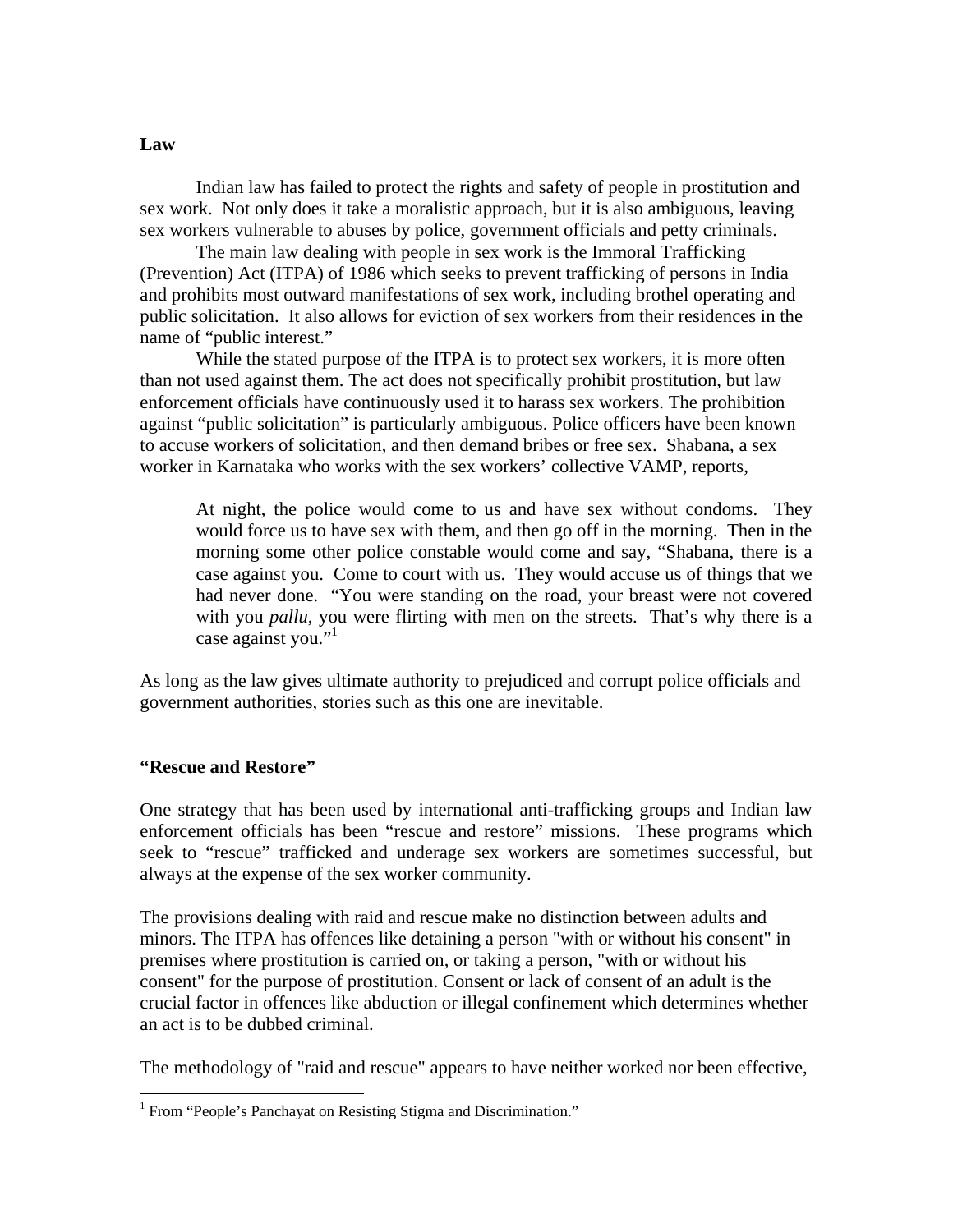besides being violative from a rights perspective. The girls/women "rescued" feel they have been "arrested" and kept in confinement. These are issues requiring urgent attention of the lawmakers but have been left untouched in the Immoral Trafficking (Prevention) Amendment Bill.

# **Stigma and Marginalization**

Stigmatization is experienced as the major factor that prevents women in sex work from accessing their rights. Due to this discrimination, women in sex work have been denied safety, proper healthcare, education and, most importantly, the right to practice the business of making money from sex.

# **Safety**

 People in sex work are not only at a higher risk for violence, but they are also less likely to get protection from the police—often the very perpetrators of this violence.

 Bhimwa, a woman working in prostitution in Sangli, Maharashtra, talks about a time when the police came to arrest her son for a false accusation.

 When we told them we didn't know anything, they arrested me and took me to the police station and started to question me. They demanded a gold ring and money from me. When I said I don't know anything about it, the Police Inspector removed his belt and started to beat me mercilessly. The belt was leaving marks on my body. I was being beaten up inhumanly for no fault of mine. I begged of him. I told him that my son was being falsely implicated - but nobody was ready to listen to me. He kept beating me with the belt…Our protectors had only beaten us. Who would we go to?<sup>2</sup>

Because society deems women in sex work to be morally corrupt, they are assumed guilty in any altercation, and thus "deserving" of any violence committed against them.

 However prominent, violence is not intrinsic to sex work; it is the result of discrimination and the vulnerability of the women involved. In areas where women have formed collectives and demanded their rights and power, the violence has been considerably less.

# **Education**

 $\overline{a}$ 

Lack of education is a major inhibitor among both sex workers and their children. Studies have shown that women in sex work have considerably lower levels of education than surrounding populations. In a baseline survey of the community is Sangli,

<sup>&</sup>lt;sup>2</sup> From "Of Veshyas, Vamps, Whores and Women," volume 1, issue 3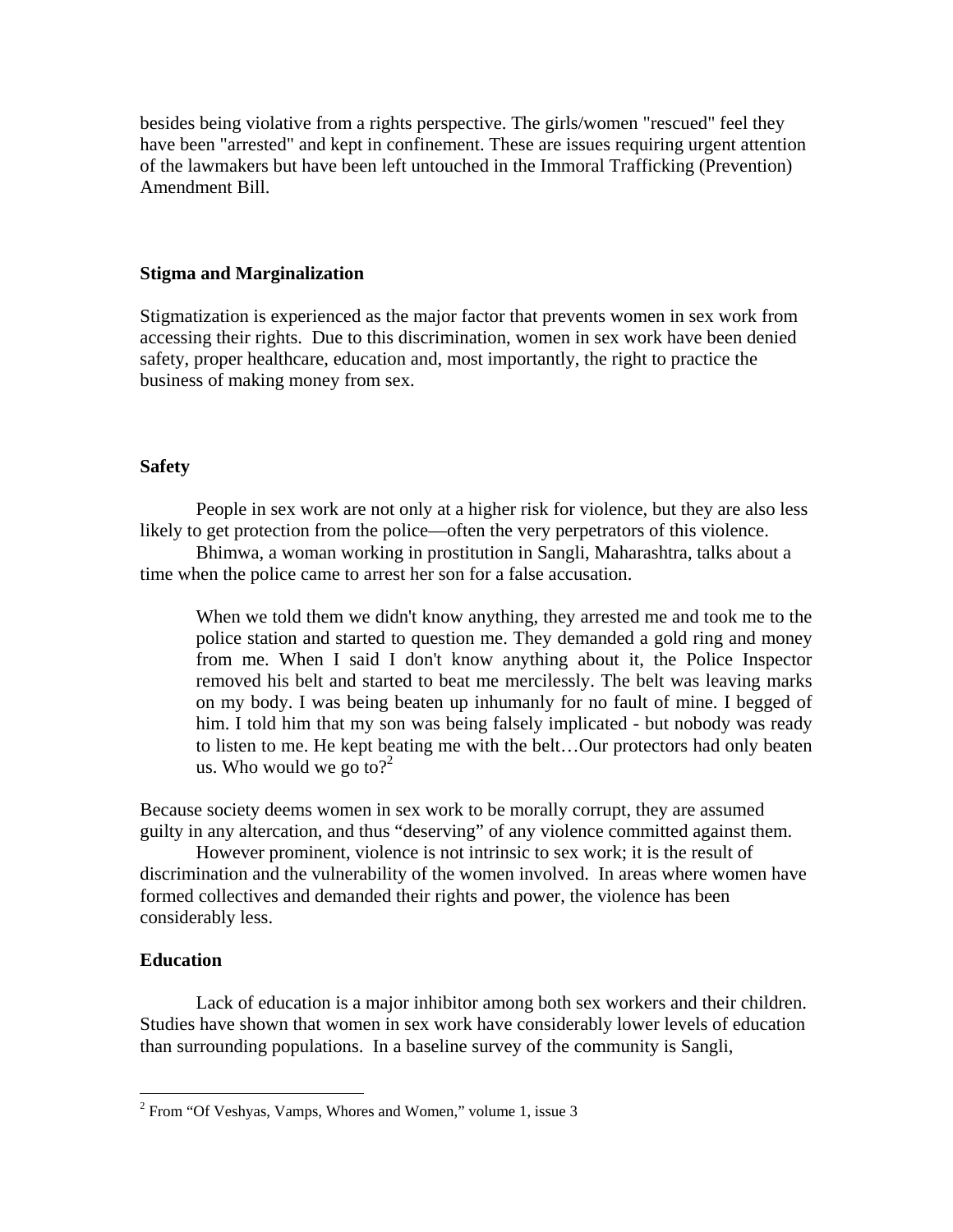SANGRAM found that less than 2% of the women have been to school of any kind, and less than 50% of that 2% have finished high school.<sup>3</sup>

 But the stigma against a woman in sex work is not limited to the woman herself; it carries down to her children, regardless of their own professions or lifestyles. Children of sex workers repeatedly report discrimination, ostracization and isolation felt on account of their mothers' work. Many are embarrassed by their home lives. This has had significant effects on their education, as the drop-out rate in this community is particularly high. Children abandon school for myriad reasons, ranging from failed test scores to harassment by teachers and classmates. This harassment is incredibly debilitating for school-aged children. Many have reported that teachers take them aside and inquire about their mothers' "rate." Undoubtedly this harassment leads to lower selfesteem and a lack of motivation in school.

# **Health**

"Our health and our children suffer the most due to this stigma and marginalization."4 -Bandawwa Makadwale, sex worker in Karnataka and member of VAMP

Stigma and marginalization have a profoundly adverse affect on sex workers' health. Illiteracy, ignorance and fear of the medical establishment make it difficult for women to access healthcare.

 The "whore stigma" often prevents women from getting good medical treatment. Shabana reports that before the formation of VAMP, "Doctors didn't treat us properly. Government doctors wouldn't let us come in front of them."<sup>5</sup> Because women have experienced so much discrimination in hospitals, they are unlikely to seek either preventative or curative care, resulting in lower levels of health. It is also welldocumented that in Mumbai women in prostitution are often given HIV tests without their consent, and then not given post-test counselling.<sup>6</sup>

 Even women who are informed of their health rights do not always have full agency in protecting themselves. Police, government officials and criminals will often force these women to have sex without condoms, threatening them with blackmail, extortion, arrest and/or violence. Women are therefore at a higher risk for health problems, with a lesser chance of accessing good healthcare.

#### **HIV/AIDS**

 $\overline{a}$ 

 Current discourse on HIV/AIDS has served to further stigmatize sex workers by labeling them as "vectors" and "carriers" of the disease. Disregarding the complex web of political, economic and social factors affecting heterosexual transmission of the virus, public health officials have singled out women in prostitution as core transmitters. This

<sup>&</sup>lt;sup>3</sup> From "Sex Work and HIV/AIDS: The Violence of Stigmatization." By Meena Seshu for UNAIDS Global Reference Group on HIV/AIDS and Human Rights.

<sup>&</sup>lt;sup>4</sup> From "The Violence of Stigmatization"

<sup>&</sup>lt;sup>5</sup> From "People's Panchayat on Resisting Stigma and Discrimination"

<sup>&</sup>lt;sup>6</sup> Mahal, Misra, Shah. "Protecting the Right of Sex Workers: The Indian Experience. Published in Sexuality, Gender and Rights. Sage Publications, New Delhi, 2005